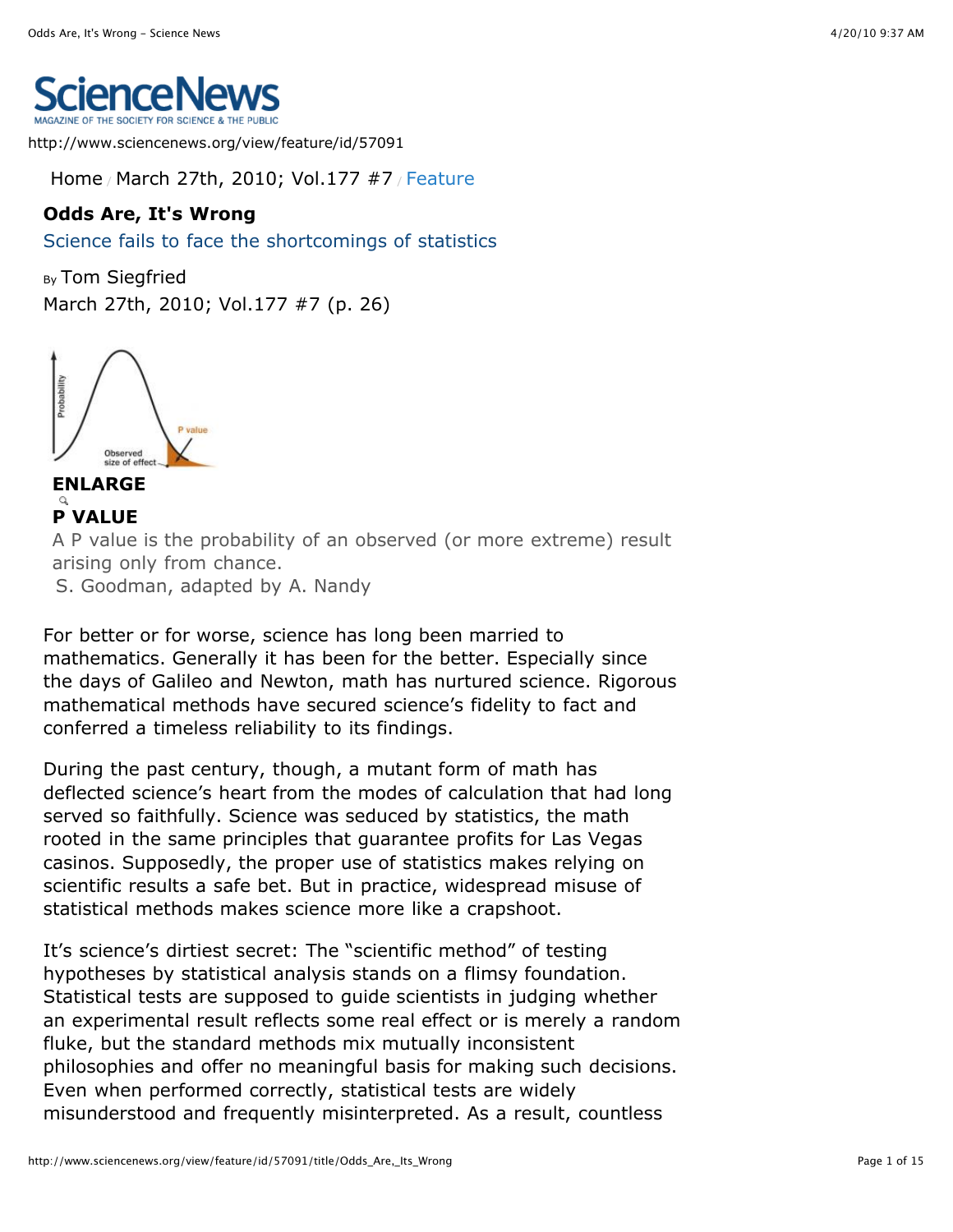conclusions in the scientific literature are erroneous, and tests of medical dangers or treatments are often contradictory and confusing.

Replicating a result helps establish its validity more securely, but the common tactic of combining numerous studies into one analysis, while sound in principle, is seldom conducted properly in practice.

Experts in the math of probability and statistics are well aware of these problems and have for decades expressed concern about them in major journals. Over the years, hundreds of published papers have warned that science's love affair with statistics has spawned countless illegitimate findings. In fact, if you believe what you read in the scientific literature, you shouldn't believe what you read in the scientific literature.

"There is increasing concern," declared epidemiologist John Ioannidis in a highly cited 2005 paper in *PLoS Medicine*, "that in modern research, false findings may be the majority or even the vast majority of published research claims."

Ioannidis claimed to prove that more than half of published findings are false, but his analysis came under fire for statistical shortcomings of its own. "It may be true, but he didn't prove it," says biostatistician Steven Goodman of the Johns Hopkins University School of Public Health. On the other hand, says Goodman, the basic message stands. "There are more false claims made in the medical literature than anybody appreciates," he says. "There's no question about that."

Nobody contends that all of science is wrong, or that it hasn't compiled an impressive array of truths about the natural world. Still, any single scientific study alone is quite likely to be incorrect, thanks largely to the fact that the standard statistical system for drawing conclusions is, in essence, illogical. "A lot of scientists don't understand statistics," says Goodman. "And they don't understand statistics because the statistics don't make sense."

## **Statistical insignificance**

Nowhere are the problems with statistics more blatant than in studies of genetic influences on disease. In 2007, for instance, researchers combing the medical literature found numerous studies linking a total of 85 genetic variants in 70 different genes to acute coronary syndrome, a cluster of heart problems. When the researchers compared genetic tests of 811 patients that had the syndrome with a group of 650 (matched for sex and age) that didn't, only one of the suspect gene variants turned up substantially more often in those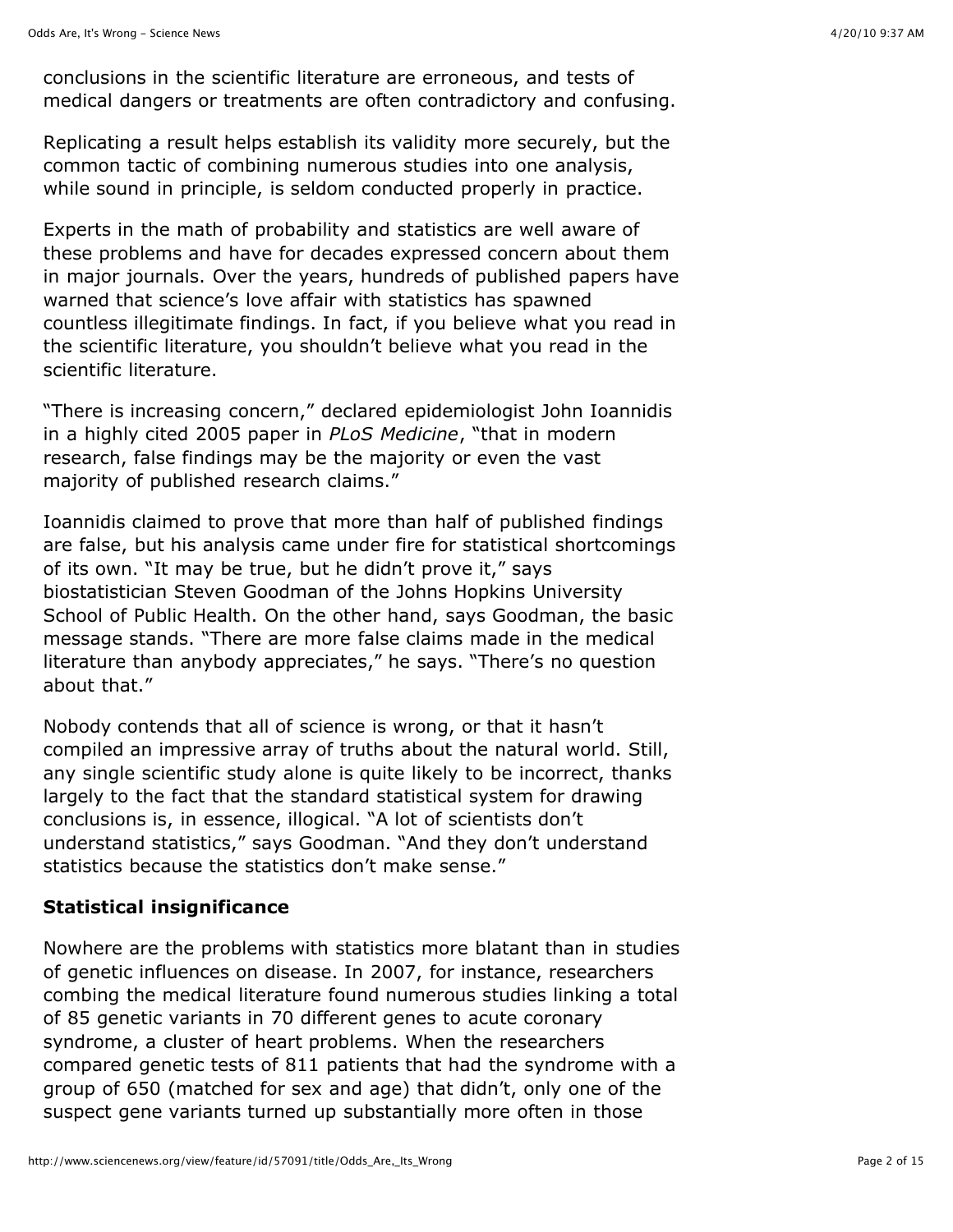with the syndrome  $-$  a number to be expected by chance.

"Our null results provide no support for the hypothesis that any of the 85 genetic variants tested is a susceptibility factor" for the syndrome, the researchers reported in the *Journal of the American Medical Association*.

How could so many studies be wrong? Because their conclusions relied on "statistical significance," a concept at the heart of the mathematical analysis of modern scientific experiments.

Statistical significance is a phrase that every science graduate student learns, but few comprehend. While its origins stretch back at least to the 19th century, the modern notion was pioneered by the mathematician Ronald A. Fisher in the 1920s. His original interest was agriculture. He sought a test of whether variation in crop yields was due to some specific intervention (say, fertilizer) or merely reflected random factors beyond experimental control.

Fisher first assumed that fertilizer caused no difference  $-$  the "no effect" or "null" hypothesis. He then calculated a number called the P value, the probability that an observed yield in a fertilized field would occur if fertilizer had no real effect. If P is less than .05 — meaning the chance of a fluke is less than 5 percent  $-$  the result should be declared "statistically significant," Fisher arbitrarily declared, and the no effect hypothesis should be rejected, supposedly confirming that fertilizer works.

Fisher's P value eventually became the ultimate arbiter of credibility for science results of all sorts — whether testing the health effects of pollutants, the curative powers of new drugs or the effect of genes on behavior. In various forms, testing for statistical significance pervades most of scientific and medical research to this day.

But in fact, there's no logical basis for using a P value from a single study to draw any conclusion. If the chance of a fluke is less than 5 percent, two possible conclusions remain: There is a real effect, or the result is an improbable fluke. Fisher's method offers no way to know which is which. On the other hand, if a study finds no statistically significant effect, that doesn't prove anything, either. Perhaps the effect doesn't exist, or maybe the statistical test wasn't powerful enough to detect a small but real effect.

"That test itself is neither necessary nor sufficient for proving a scientific result," asserts Stephen Ziliak, an economic historian at Roosevelt University in Chicago.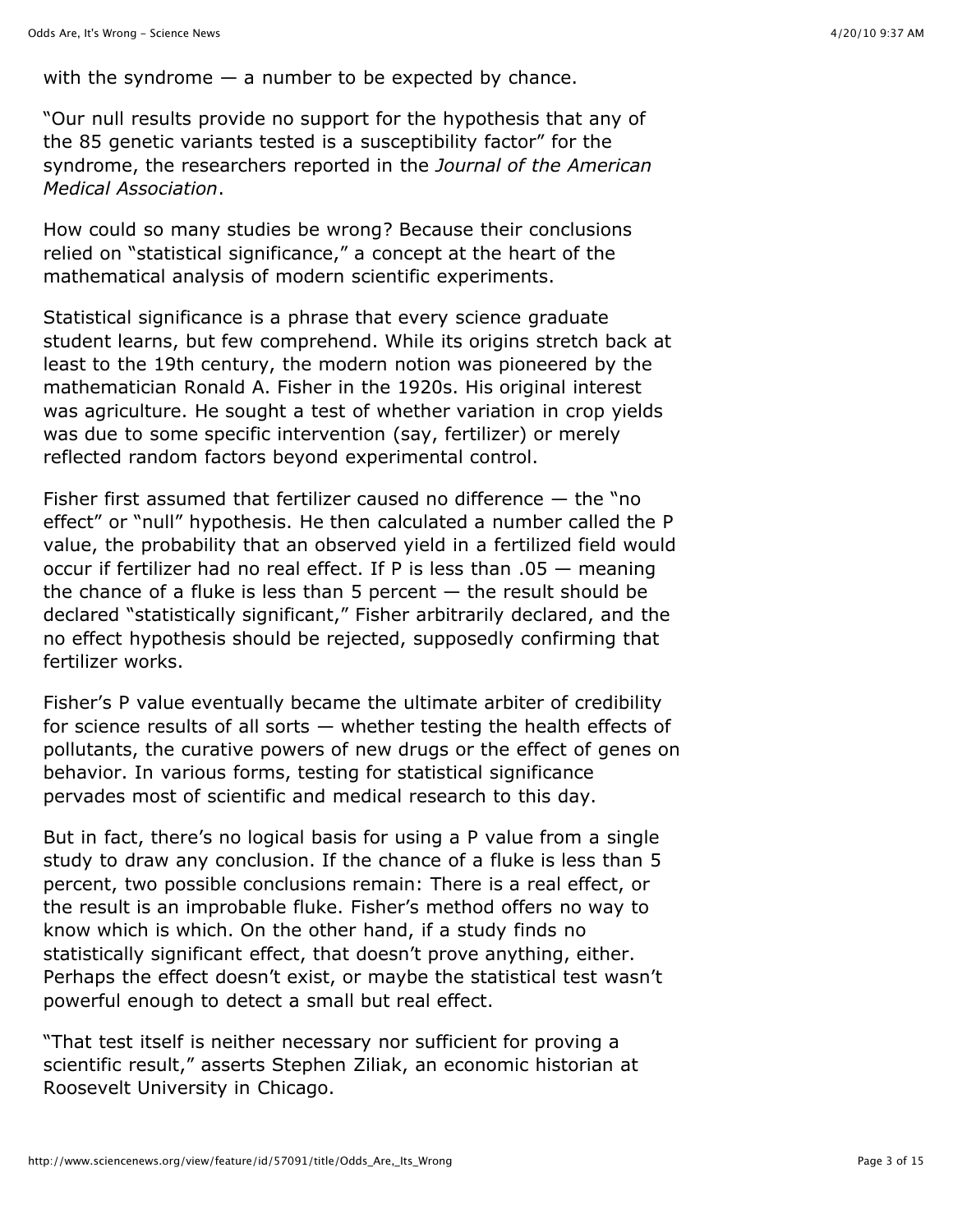Soon after Fisher established his system of statistical significance, it was attacked by other mathematicians, notably Egon Pearson and Jerzy Neyman. Rather than testing a null hypothesis, they argued, it made more sense to test competing hypotheses against one another. That approach also produces a P value, which is used to gauge the likelihood of a "false positive" — concluding an effect is real when it actually isn't. What eventually emerged was a hybrid mix of the mutually inconsistent Fisher and Neyman-Pearson approaches, which has rendered interpretations of standard statistics muddled at best and simply erroneous at worst. As a result, most scientists are confused about the meaning of a P value or how to interpret it. "It's almost never, ever, ever stated correctly, what it means," says Goodman.

Correctly phrased, experimental data yielding a P value of .05 means that there is only a 5 percent chance of obtaining the observed (or more extreme) result if no real effect exists (that is, if the nodifference hypothesis is correct). But many explanations mangle the subtleties in that definition. A recent popular book on issues involving science, for example, states a commonly held misperception about the meaning of statistical significance at the .05 level: *"This means that it is 95 percent certain that the observed difference between groups, or sets of samples, is real and could not have arisen by chance."*

That interpretation commits an egregious logical error (technical term: "transposed conditional"): confusing the odds of getting a result (if a hypothesis is true) with the odds favoring the hypothesis if you observe that result. A well-fed dog may seldom bark, but observing the rare bark does not imply that the dog is hungry. A dog may bark 5 percent of the time even if it is well-fed all of the time. ([See Box 2\)](http://www.sciencenews.org/view/feature/id/57091/title/Odds_Are,_Its_Wrong#box2)

Another common error equates statistical significance to "significance" in the ordinary use of the word. Because of the way statistical formulas work, a study with a very large sample can detect "statistical significance" for a small effect that is meaningless in practical terms. A new drug may be statistically better than an old drug, but for every thousand people you treat you might get just one or two additional cures — not clinically significant. Similarly, when studies claim that a chemical causes a "significantly increased risk of cancer," they often mean that it is just *statistically* significant, possibly posing only a tiny absolute increase in risk.

Statisticians perpetually caution against mistaking statistical significance for practical importance, but scientific papers commit that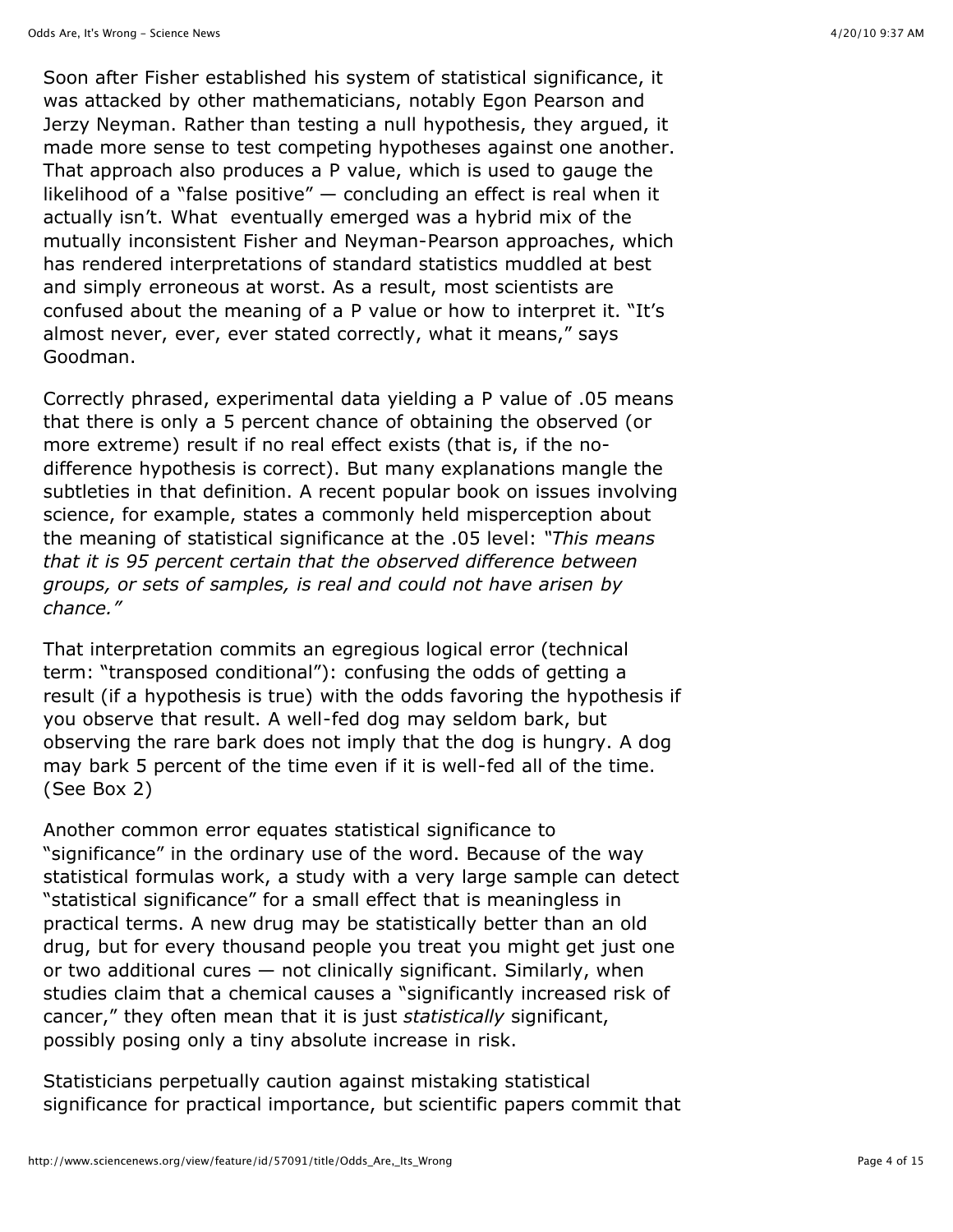error often. Ziliak studied journals from various fields — psychology, medicine and economics among others — and reported frequent disregard for the distinction.

"I found that eight or nine of every 10 articles published in the leading journals make the fatal substitution" of equating statistical significance to importance, he said in an interview. Ziliak's data are documented in the 2008 book *The Cult of Statistical Significance*, coauthored with Deirdre McCloskey of the University of Illinois at Chicago.

## **Multiplicity of mistakes**

Even when "significance" is properly defined and P values are carefully calculated, statistical inference is plagued by many other problems. Chief among them is the "multiplicity" issue — the testing of many hypotheses simultaneously. When several drugs are tested at once, or a single drug is tested on several groups, chances of getting a statistically significant but false result rise rapidly. Experiments on altered gene activity in diseases may test 20,000 genes at once, for instance. Using a P value of .05, such studies could find 1,000 genes that appear to differ even if none are actually involved in the disease. Setting a higher threshold of statistical significance will eliminate some of those flukes, but only at the cost of eliminating truly changed genes from the list. In metabolic diseases such as diabetes, for example, many genes truly differ in activity, but the changes are so small that statistical tests will dismiss most as mere fluctuations. Of hundreds of genes that misbehave, standard stats might identify only one or two. Altering the threshold to nab 80 percent of the true culprits might produce a list of 13,000 genes — of which over 12,000 are actually innocent.

Recognizing these problems, some researchers now calculate a "false discovery rate" to warn of flukes disguised as real effects. And genetics researchers have begun using "genome-wide association [studies" that attempt to ameliorate the multiplicity issue \(SN:](http://www.sciencenews.org/view/feature/id/32943/title/Nabbing_suspicious_SNPs) 6/21/08, p. 20).

Many researchers now also commonly report results with confidence intervals, similar to the margins of error reported in opinion polls. Such intervals, usually given as a range that should include the actual value with 95 percent confidence, do convey a better sense of how precise a finding is. But the 95 percent confidence calculation is based on the same math as the .05 P value and so still shares some of its problems.

## **Clinical trials and errors**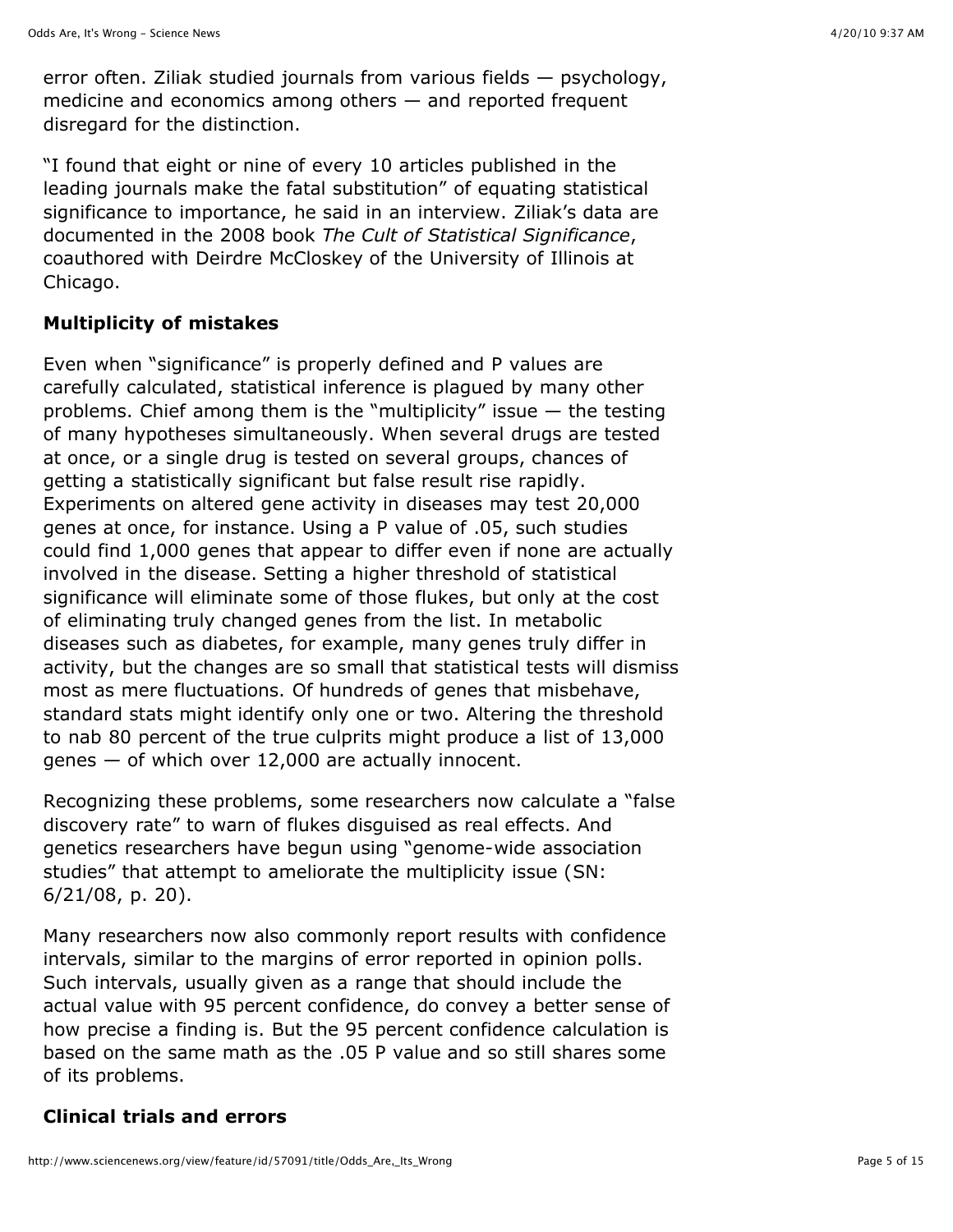Statistical problems also afflict the "gold standard" for medical research, the randomized, controlled clinical trials that test drugs for their ability to cure or their power to harm. Such trials assign patients at random to receive either the substance being tested or a placebo, typically a sugar pill; random selection supposedly guarantees that patients' personal characteristics won't bias the choice of who gets the actual treatment. But in practice, selection biases may still occur, Vance Berger and Sherri Weinstein noted in 2004 in *ControlledClinical Trials*. "Some of the benefits ascribed to randomization, for example that it eliminates all selection bias, can better be described as fantasy than reality," they wrote.

Randomization also should ensure that unknown differences among individuals are mixed in roughly the same proportions in the groups being tested. But statistics do not guarantee an equal distribution any more than they prohibit 10 heads in a row when flipping a penny. With thousands of clinical trials in progress, some will not be well randomized. And DNA differs at more than a million spots in the human genetic catalog, so even in a single trial differences may not be evenly mixed. In a sufficiently large trial, unrandomized factors may balance out, if some have positive effects and some are negative. ([See Box 3](http://www.sciencenews.org/view/feature/id/57091/title/Odds_Are,_Its_Wrong#box3)) Still, trial results are reported as averages that may obscure individual differences, masking beneficial or harmful effects and possibly leading to approval of drugs that are deadly for some and denial of effective treatment to others.

"Determining the best treatment for a particular patient is fundamentally different from determining which treatment is best on average," physicians David Kent and Rodney Hayward wrote in *American Scientist* in 2007. "Reporting a single number gives the misleading impression that the treatment-effect is a property of the drug rather than of the interaction between the drug and the complex risk-benefit profile of a particular group of patients."

Another concern is the common strategy of combining results from many trials into a single "meta-analysis," a study of studies. In a single trial with relatively few participants, statistical tests may not detect small but real and possibly important effects. In principle, combining smaller studies to create a larger sample would allow the tests to detect such small effects. But statistical techniques for doing so are valid only if certain criteria are met. For one thing, all the studies conducted on the drug must be included — published and unpublished. And all the studies should have been performed in a similar way, using the same protocols, definitions, types of patients and doses. When combining studies with differences, it is necessary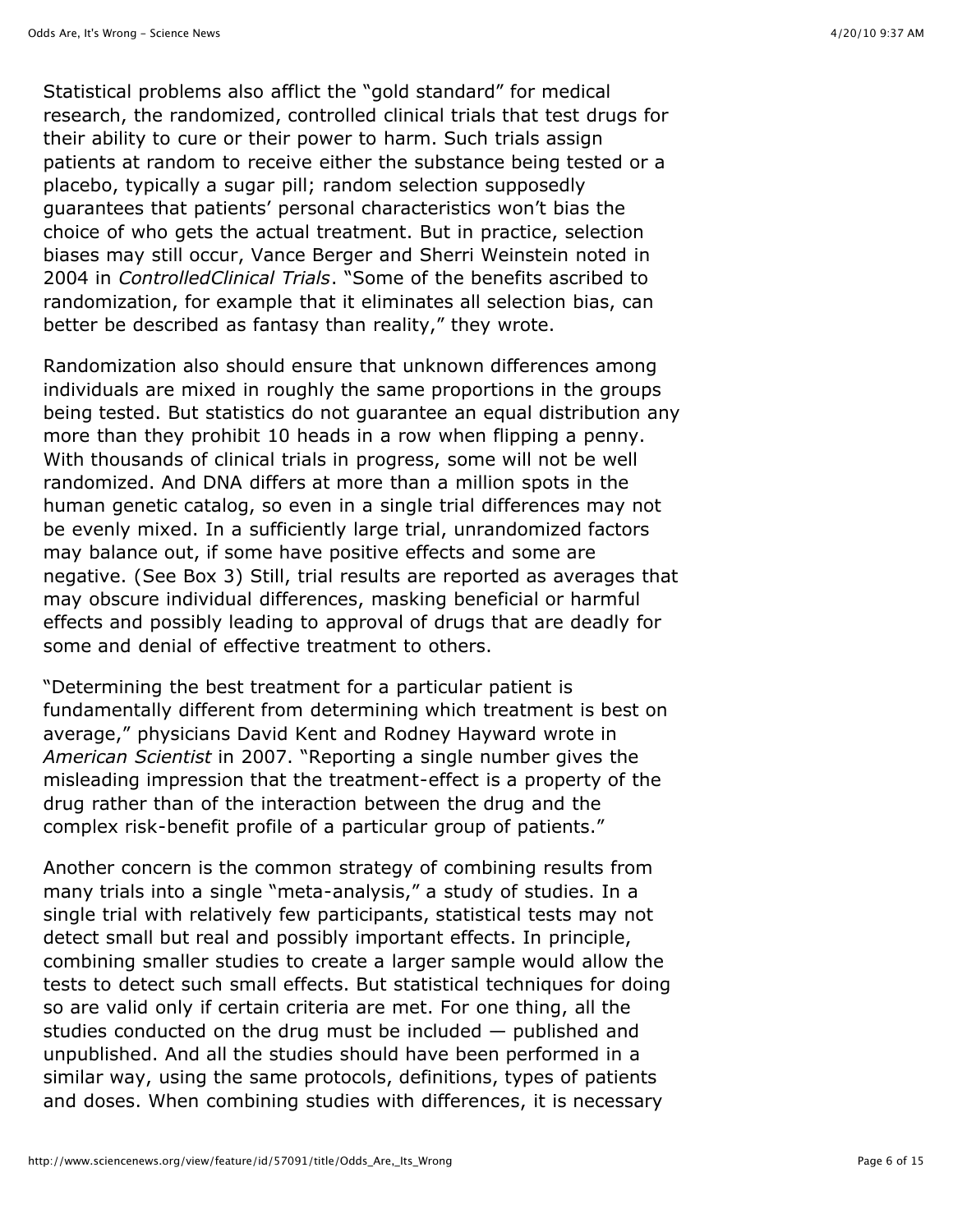first to show that those differences would not affect the analysis, Goodman notes, but that seldom happens. "That's not a formal part of most meta-analyses," he says.

Meta-analyses have produced many controversial conclusions. Common claims that antidepressants work no better than placebos, for example, are based on meta-analyses that do not conform to the criteria that would confer validity. Similar problems afflicted a 2007 meta-analysis, published in the *New England Journal of Medicine*, that attributed increased heart attack risk to the diabetes drug Avandia. Raw data from the combined trials showed that only 55 people in 10,000 had heart attacks when using Avandia, compared with 59 people per 10,000 in comparison groups. But after a series of statistical manipulations, Avandia appeared to confer an increased risk.

In principle, a proper statistical analysis can suggest an actual risk even though the raw numbers show a benefit. But in this case the criteria justifying such statistical manipulations were not met. In some of the trials, Avandia was given along with other drugs. Sometimes the non-Avandia group got placebo pills, while in other trials that group received another drug. And there were no common definitions.

"Across the trials, there was no standard method for identifying or validating outcomes; events ... may have been missed or misclassified," Bruce Psaty and Curt Furberg wrote in an editorial accompanying the *New England Journal* report. "A few events either way might have changed the findings."

More recently, epidemiologist Charles Hennekens and biostatistician David DeMets have pointed out that combining small studies in a meta-analysis is not a good substitute for a single trial sufficiently large to test a given question. "Meta-analyses can reduce the role of chance in the interpretation but may introduce bias and confounding," Hennekens and DeMets write in the Dec. 2 *Journal of the American Medical Association*. "Such results should be considered more as hypothesis formulating than as hypothesis testing."

These concerns do not make clinical trials worthless, nor do they render science impotent. Some studies show dramatic effects that don't require sophisticated statistics to interpret. If the P value is  $0.0001 - a$  hundredth of a percent chance of a fluke  $-$  that is strong evidence, Goodman points out. Besides, most well-accepted science is based not on any single study, but on studies that have been confirmed by repetition. Any one result may be likely to be wrong,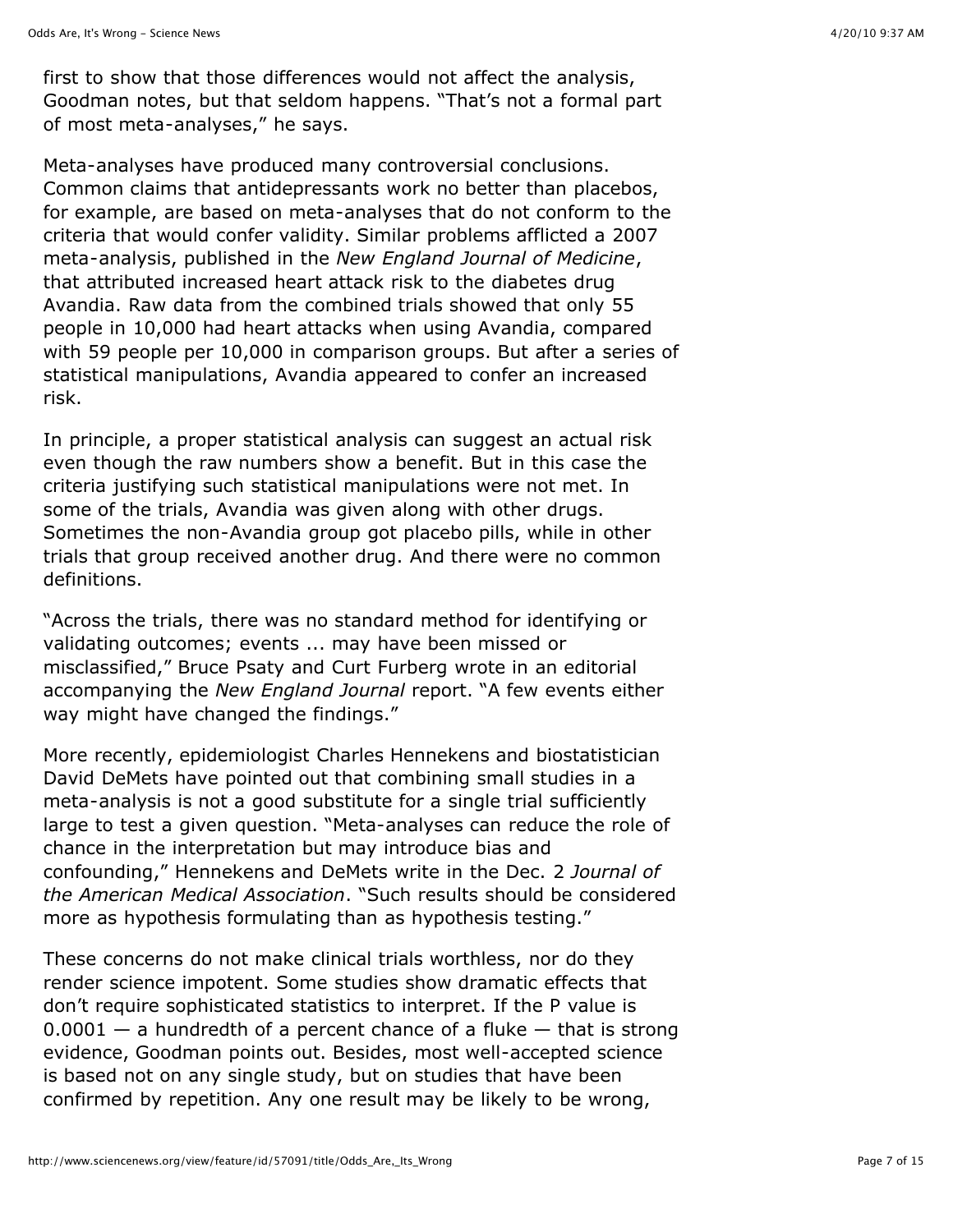but confidence rises quickly if that result is independently replicated.

"Replication is vital," says statistician Juliet Shaffer, a lecturer emeritus at the University of California, Berkeley. And in medicine, she says, the need for replication is widely recognized. "But in the social sciences and behavioral sciences, replication is not common," she noted in San Diego in February at the annual meeting of the American Association for the Advancement of Science. "This is a sad situation."

#### **Bayes watch**

Such sad statistical situations suggest that the marriage of science and math may be desperately in need of counseling. Perhaps it could be provided by the Rev. Thomas Bayes.

Most critics of standard statistics advocate the Bayesian approach to statistical reasoning, a methodology that derives from a theorem credited to Bayes, an 18th century English clergyman. His approach uses similar math, but requires the added twist of a "prior probability" — in essence, an informed guess about the expected probability of something in advance of the study. Often this prior probability is more than a mere guess — it could be based, for instance, on previous studies.

Bayesian math seems baffling at first, even to many scientists, but it basically just reflects the need to include previous knowledge when drawing conclusions from new observations. To infer the odds that a barking dog is hungry, for instance, it is not enough to know how often the dog barks when well-fed. You also need to know how often it eats — in order to calculate the prior probability of being hungry. Bayesian math combines a prior probability with observed data to produce an estimate of the likelihood of the hunger hypothesis. "A scientific hypothesis cannot be properly assessed solely by reference to the observational data," but only by viewing the data in light of prior belief in the hypothesis, wrote George Diamond and Sanjay Kaul of UCLA's School of Medicine in 2004 in the *Journal of the American College of Cardiology*. "Bayes' theorem is ... a logically consistent, mathematically valid, and intuitive way to draw inferences about the hypothesis." ([See Box 4](http://www.sciencenews.org/view/feature/id/57091/title/Odds_Are,_Its_Wrong#box4))

With the increasing availability of computer power to perform its complex calculations, the Bayesian approach has become more widely applied in medicine and other fields in recent years. In many real-life contexts, Bayesian methods do produce the best answers to important questions. In medical diagnoses, for instance, the likelihood that a test for a disease is correct depends on the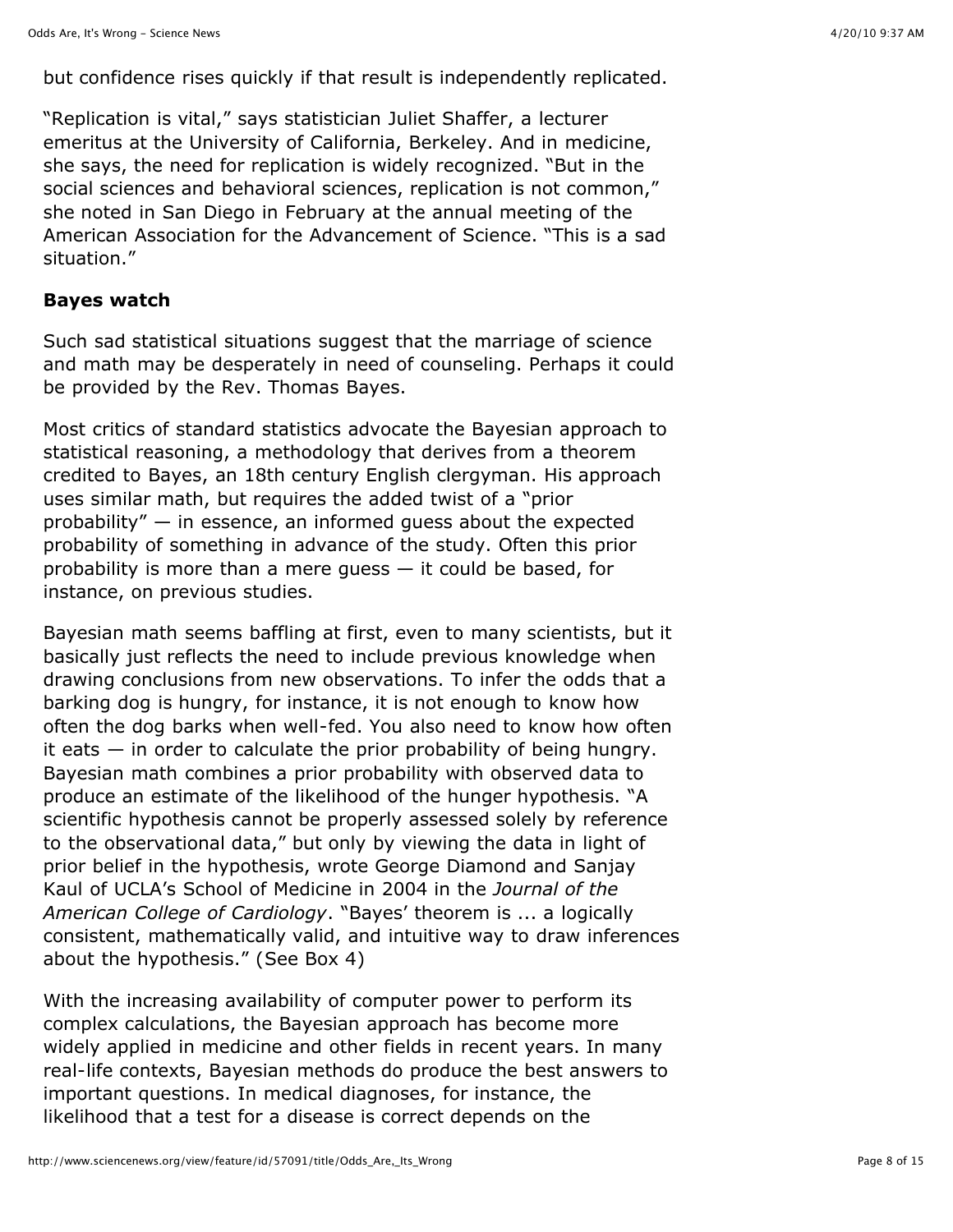prevalence of the disease in the population, a factor that Bayesian math would take into account.

But Bayesian methods introduce a confusion into the actual meaning of the mathematical concept of "probability" in the real world. Standard or "frequentist" statistics treat probabilities as objective realities; Bayesians treat probabilities as "degrees of belief" based in part on a personal assessment or subjective decision about what to include in the calculation. That's a tough placebo to swallow for scientists wedded to the "objective" ideal of standard statistics. "Subjective prior beliefs are anathema to the frequentist, who relies instead on a series of ad hoc algorithms that maintain the facade of scientific objectivity," Diamond and Kaul wrote.

Conflict between frequentists and Bayesians has been ongoing for two centuries. So science's marriage to mathematics seems to entail some irreconcilable differences. Whether the future holds a fruitful reconciliation or an ugly separation may depend on forging a shared understanding of probability.

"What does probability mean in real life?" the statistician David Salsburg asked in his 2001 book *The Lady Tasting Tea*. "This problem is still unsolved, and ... if it remains unsolved, the whole of the statistical approach to science may come crashing down from the weight of its own inconsistencies."

\_\_\_\_\_\_\_\_\_\_\_\_\_\_\_\_\_\_\_\_\_\_\_\_\_\_\_\_\_\_\_\_\_\_\_\_\_\_\_\_\_\_\_\_\_\_\_\_\_\_\_\_\_\_\_\_\_\_\_\_\_\_\_\_\_\_\_\_\_\_\_

## BOX 1: Statistics Can Confuse

Statistical significance is not always statistically significant.

It is common practice to test the effectiveness (or dangers) of a drug by comparing it to a placebo or sham treatment that should have no effect at all. Using statistical methods to compare the results, researchers try to judge whether the real treatment's effect was greater than the fake treatments by an amount unlikely to occur by chance.

By convention, a result expected to occur less than 5 percent of the time is considered "statistically significant." So if Drug X outperformed a placebo by an amount that would be expected by chance only 4 percent of the time, most researchers would conclude that Drug X really works (or at least, that there is evidence favoring the conclusion that it works).

Now suppose Drug Y also outperformed the placebo, but by an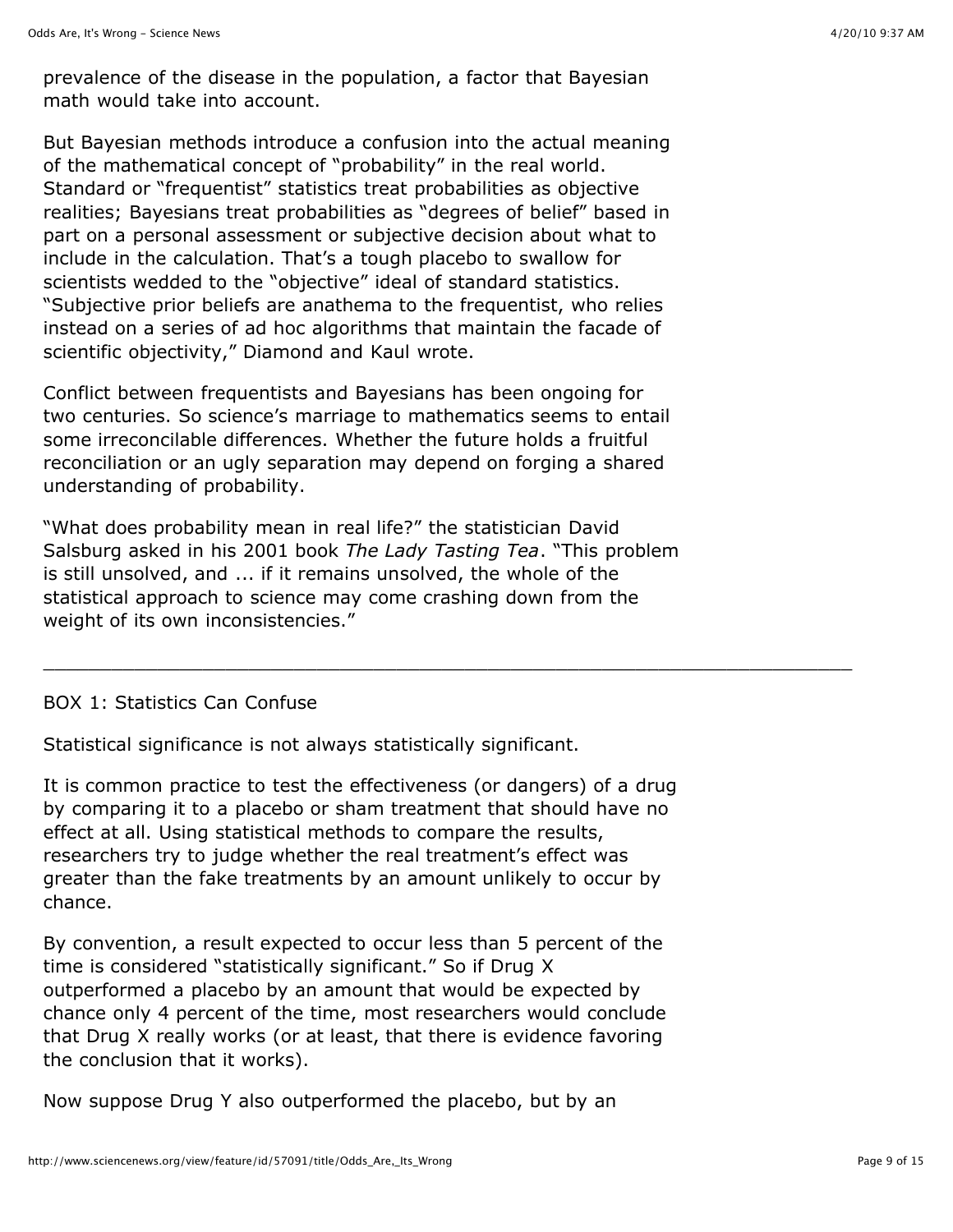amount that would be expected by chance 6 percent of the time. In that case, conventional analysis would say that such an effect lacked statistical significance and that there was insufficient evidence to conclude that Drug Y worked.

If both drugs were tested on the same disease, though, a conundrum arises. For even though Drug X appeared to work at a statistically significant level and Drug Y did not, the difference between the performance of Drug A and Drug B might very well NOT be statistically significant. Had they been tested against each other, rather than separately against placebos, there may have been no statistical evidence to suggest that one was better than the other (even if their cure rates had been precisely the same as in the separate tests).

"Comparisons of the sort, '*X* is statistically significant but *Y* is not,' can be misleading," statisticians Andrew Gelman of Columbia University and Hal Stern of the University of California, Irvine, noted in an article discussing this issue in 2006 in the *American Statistician*. "Students and practitioners [should] be made more aware that the difference between 'significant' and 'not significant' is not itself statistically significant."

A similar real-life example arises in studies suggesting that children and adolescents taking antidepressants face an increased risk of suicidal thoughts or behavior. Most such studies show no statistically significant increase in such risk, but some show a small (possibly due to chance) excess of suicidal behavior in groups receiving the drug rather than a placebo. One set of such studies, for instance, found that with the antidepressant Paxil, trials recorded more than twice the rate of suicidal incidents for participants given the drug compared with those given the placebo. For another antidepressant, Prozac, trials found fewer suicidal incidents with the drug than with the placebo. So it appeared that Paxil might be more dangerous than Prozac.

But actually, the rate of suicidal incidents was higher with Prozac than with Paxil. The apparent safety advantage of Prozac was due not to the behavior of kids on the drug, but to kids on placebo  $-$  in the Paxil trials, fewer kids on placebo reported incidents than those on placebo in the Prozac trials. So the original evidence for showing a possible danger signal from Paxil but not from Prozac was based on data from people in two placebo groups, none of whom received either drug. Consequently it can be misleading to use statistical significance results alone when comparing the benefits (or dangers) of two drugs.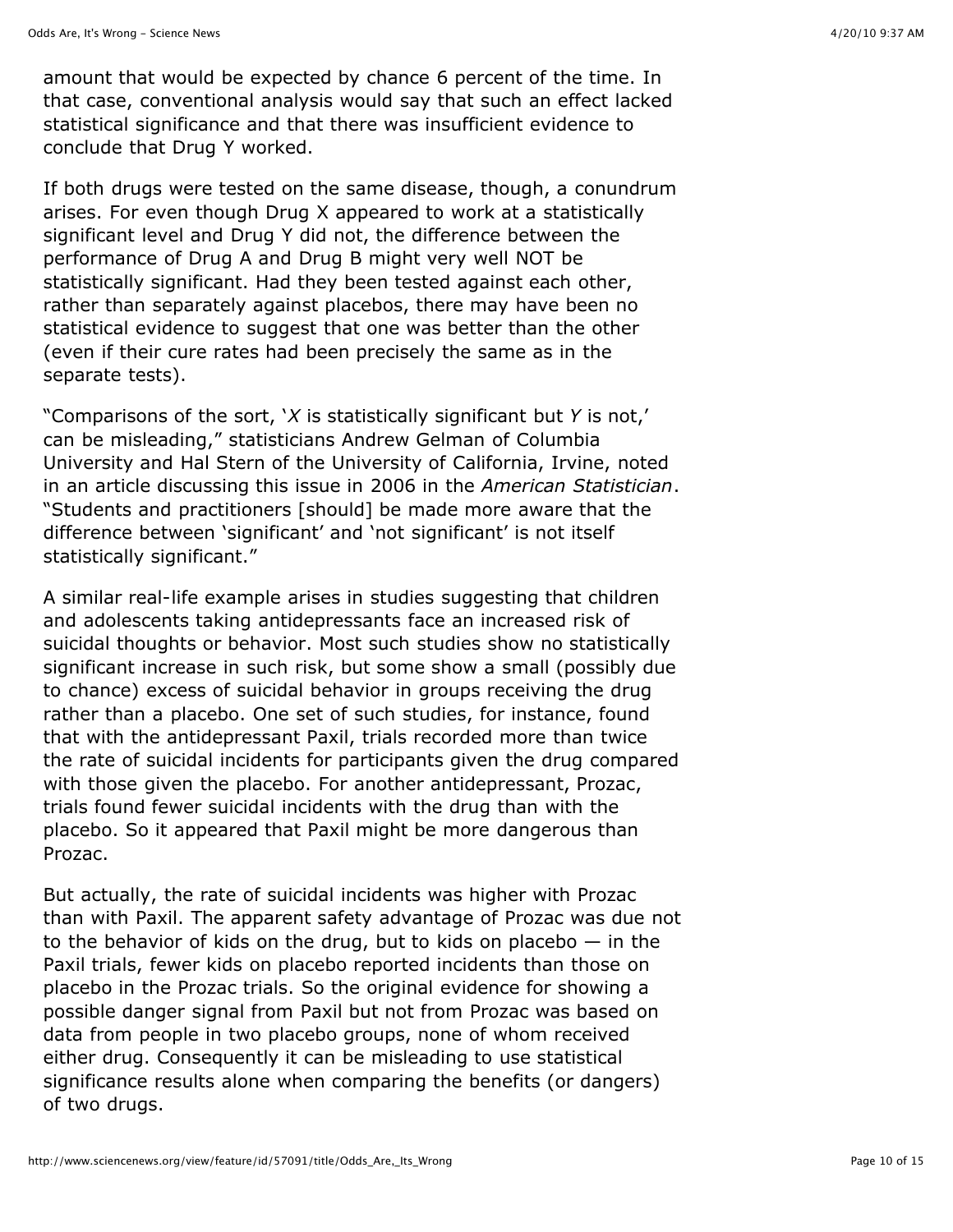## BOX 2: The Hunger Hypothesis

A common misinterpretation of the statistician's P value is that it measures how likely it is that a null (or "no effect") hypothesis is correct. Actually, the P value gives the probability of observing a result if the null hypothesis is true, and there is no real effect of a treatment or difference between groups being tested. A P value of .05, for instance, means that there is only a 5 percent chance of getting the observed results if the null hypothesis is correct.

\_\_\_\_\_\_\_\_\_\_\_\_\_\_\_\_\_\_\_\_\_\_\_\_\_\_\_\_\_\_\_\_\_\_\_\_\_\_\_\_\_\_\_\_\_\_\_\_\_\_\_\_\_\_\_\_\_\_\_\_\_\_\_\_\_\_\_\_\_\_\_

It is incorrect, however, to transpose that finding into a 95 percent probability that the null hypothesis is false. "The P value is calculated under the assumption that the null hypothesis is true," writes biostatistician Steven Goodman. "It therefore cannot simultaneously be a probability that the null hypothesis is false."

Consider this simplified example. Suppose a certain dog is known to bark constantly when hungry. But when well-fed, the dog barks less than 5 percent of the time. So if you assume for the null hypothesis that the dog is not hungry, the probability of observing the dog barking (given that hypothesis) is less than 5 percent. If you then actually do observe the dog barking, what is the likelihood that the null hypothesis is incorrect and the dog is in fact hungry?

Answer: That probability cannot be computed with the information given. The dog barks 100 percent of the time when hungry, and less than 5 percent of the time when not hungry. To compute the likelihood of hunger, you need to know how often the dog is fed, information not provided by the mere observation of barking.

\_\_\_\_\_\_\_\_\_\_\_\_\_\_\_\_\_\_\_\_\_\_\_\_\_\_\_\_\_\_\_\_\_\_\_\_\_\_\_\_\_\_\_\_\_\_\_\_\_\_\_\_\_\_\_\_\_\_\_\_\_\_\_\_\_\_\_\_\_\_\_

## BOX 3: Randomness and Clinical Trials

Assigning patients at random to treatment and control groups is an essential feature of controlled clinical trials, but statistically that approach cannot guarantee that individual differences among patients will always be distributed equally. Experts in clinical trial analyses are aware that such incomplete randomization will leave some important differences unbalanced between experimental groups, at least some of the time.

"This is an important concern," says biostatistician Don Berry of M.D. Anderson Cancer Center in Houston.

In an e-mail message, Berry points out that two patients who appear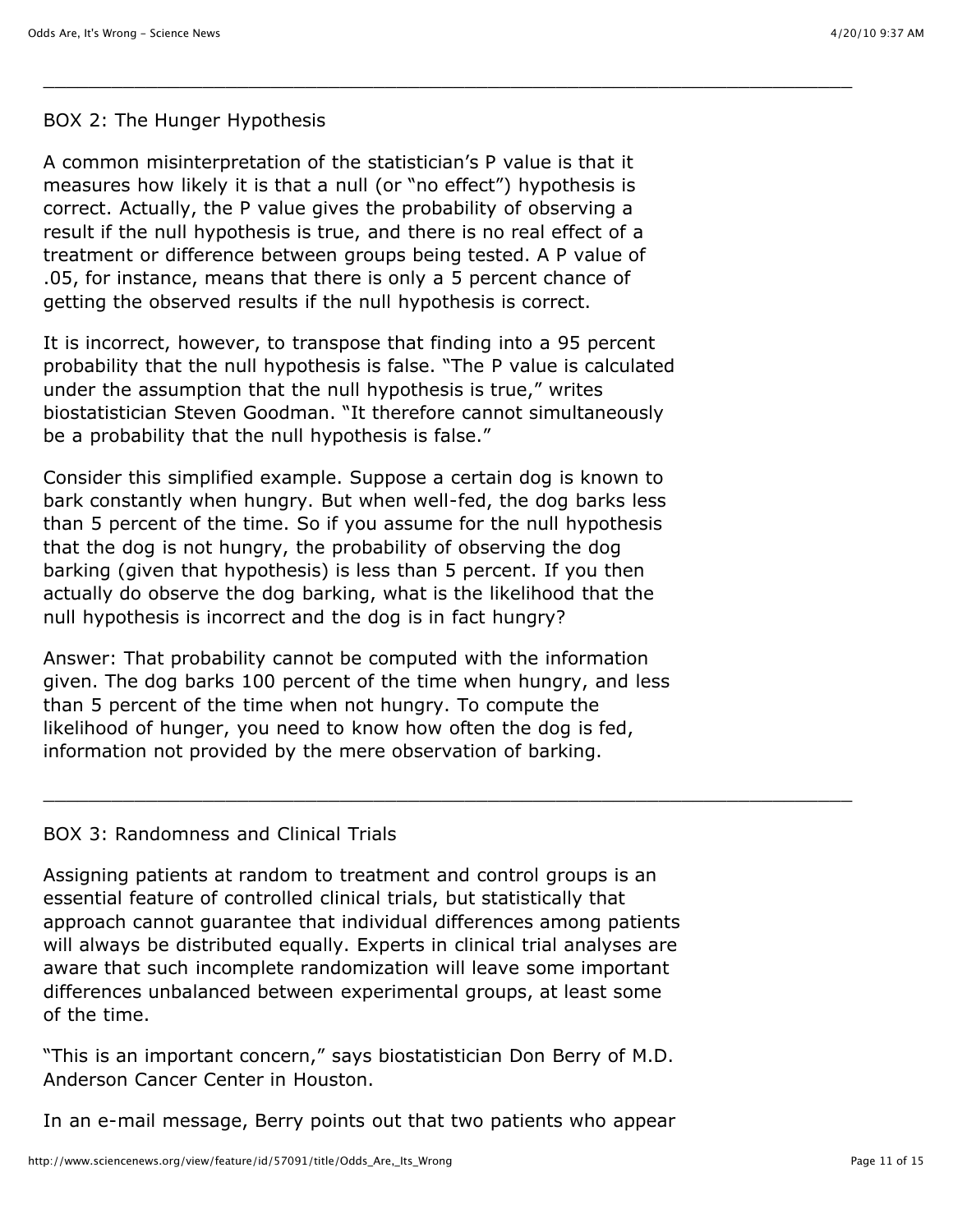to be alike may respond differently to identical treatments. So statisticians attempt to incorporate patient variability into their mathematical models.

"There may be a googol of patient characteristics and it's guaranteed that not all of them will be balanced by randomization," Berry notes. "But some characteristics will be biased in favor of treatment A and others in favor of treatment B. They tend to even out. What is not evened out is regarded by statisticians to be 'random error,' and this we model explicitly."

Understanding the individual differences affecting response to treatment is a major goal of scientists pursuing "personalized medicine," in which therapies are tailored to each person's particular biology. But the limits of statistical methods in drawing conclusions about subgroups of patients pose a challenge to achieving that goal.

"False-positive observations abound," Berry acknowledges. "There are patients whose tumors melt away when given some of our newer treatments.… But just which one of the googol of characteristics of this particular tumor enabled such a thing? It's like looking for a needle in a haystack ... or rather, looking for one special needle in a stack of other needles."

\_\_\_\_\_\_\_\_\_\_\_\_\_\_\_\_\_\_\_\_\_\_\_\_\_\_\_\_\_\_\_\_\_\_\_\_\_\_\_\_\_\_\_\_\_\_\_\_\_\_\_\_\_\_\_\_\_\_\_\_\_\_\_\_\_\_\_\_\_\_\_

#### BOX 4: Bayesian Reasoning

Bayesian methods of statistical analysis stem from a paper published posthumously in 1763 by the English clergyman Thomas Bayes. In a Bayesian analysis, probability calculations require a prior value for the likelihood of an association, which is then modified after data are collected. When the prior probability isn't known, it must be estimated, leading to criticisms that subjective guesses must often be incorporated into what ought to be an objective scientific analysis. But without such an estimate, statistics can produce grossly inaccurate conclusions.

For a simplified example, consider the use of drug tests to detect cheaters in sports. Suppose the test for steroid use among baseball players is 95 percent accurate  $-$  that is, it correctly identifies actual steroid users 95 percent of the time, and misidentifies non-users as users 5 percent of the time.

Suppose an anonymous player tests positive. What is the probability that he really is using steroids? Since the test really is accurate 95 percent of the time, the naïve answer would be that probability of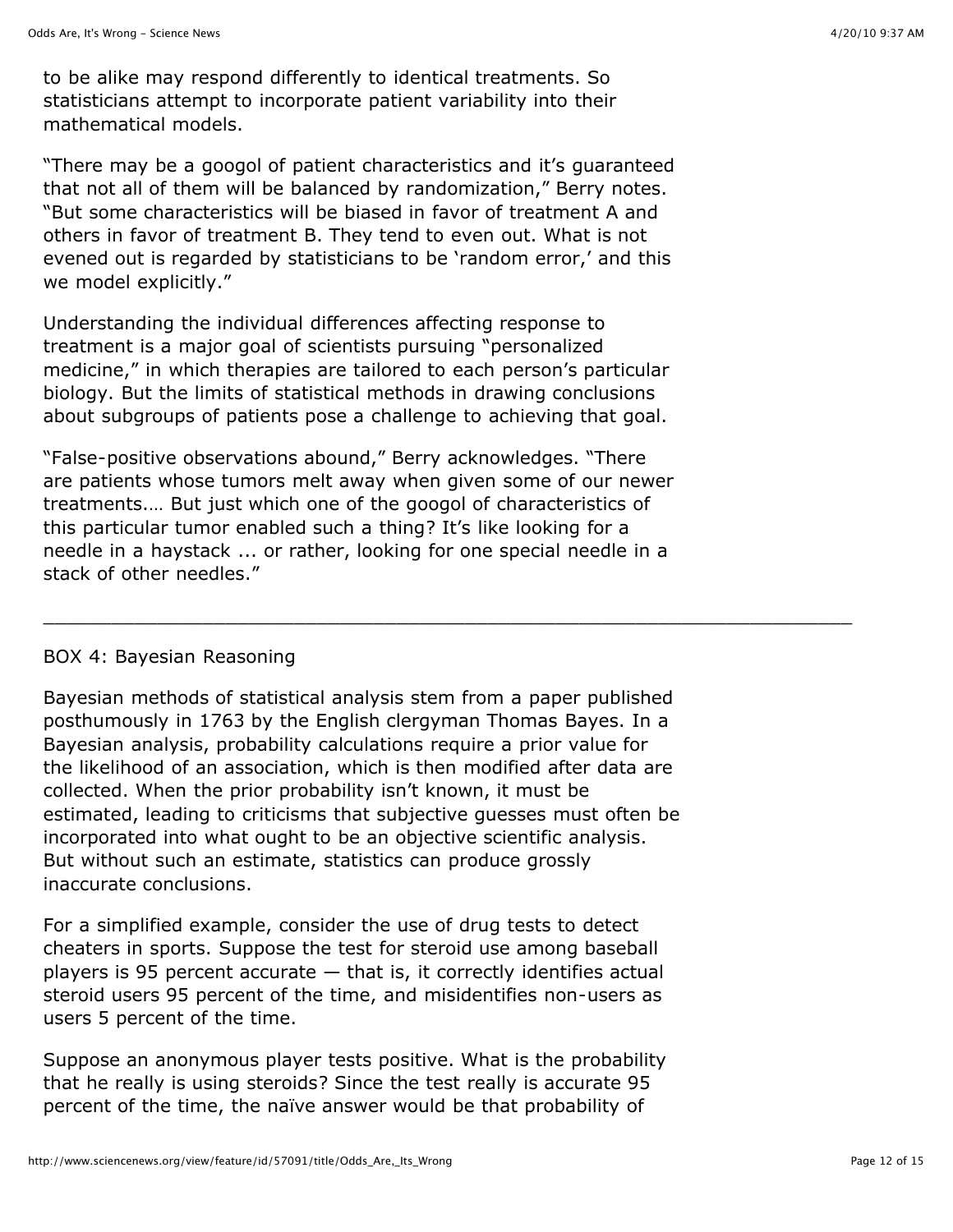guilt is 95 percent. But a Bayesian knows that such a conclusion cannot be drawn from the test alone. You would need to know some additional facts not included in this evidence. In this case, you need to know how many baseball players use steroids to begin with — that would be what a Bayesian would call the prior probability.

Now suppose, based on previous testing, that experts have established that about 5 percent of professional baseball players use steroids. Now suppose you test 400 players. How many would test positive?

• Out of the 400 players, 20 are users (5 percent) and 380 are not users.

• Of the 20 users, 19 (95 percent) would be identified correctly as users.

• Of the 380 nonusers, 19 (5 percent) would incorrectly be indicated as users.

So if you tested 400 players, 38 would test positive. Of those, 19 would be guilty users and 19 would be innocent nonusers. So if any single player's test is positive, the chances that he really is a user are 50 percent, since an equal number of users and nonusers test positive.

#### **SUGGESTED READING :**

Bower, B. 1997. Null science: Psychology's statistical status quo draws fire. Science News 151:356-357.

Nuzzo, R. 2008. Nabbing suspicious SNPs. Science News 173(June 21):20-24.

#### **CITATIONS & REFERENCES :**

Altman, D.G. 1994. The scandal of poor medical research. British Medical Journal 308:283-284.

Berger, V.W., and S. Weinstein. 2004. Ensuring the comparability of comparison groups: Is randomization enough? Controlled Clinical Trials 25.

Berry, D.A. 2006. Bayesian cinical trials. Nature Reviews Drug Discovery 5(January:27-36.

Berry, D.A. 2007. The difficult and ubiquitous problems of multiplicities. Pharmaceutical Statistics 6:155-160.

Diamond, G.A., and S. Kaul. 2004. Prior convictions: Bayesian approaches to the analysis and interpretation of clinical megatrials.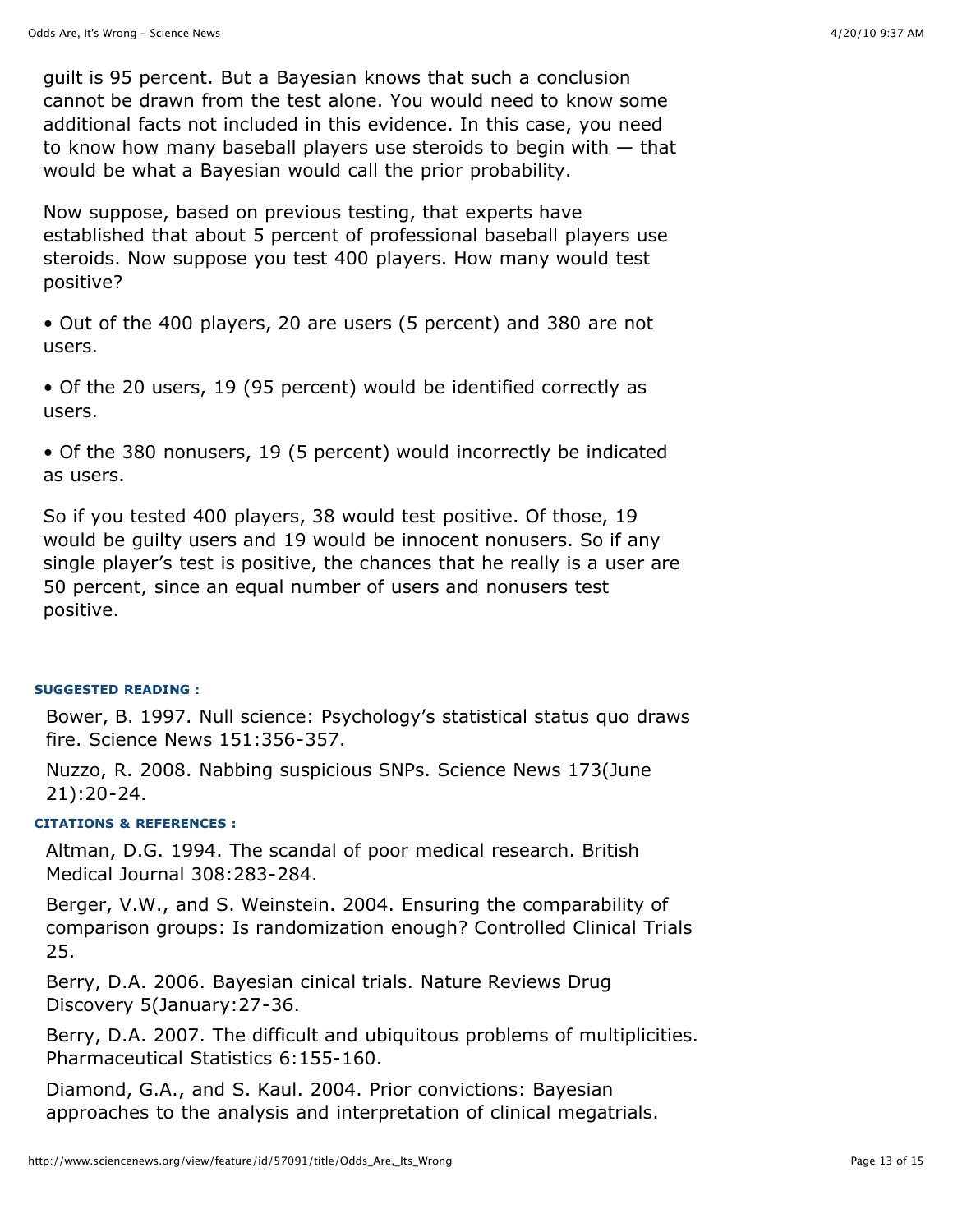Journal of the American College of Cardiology 43:1929-1939.

Gelman, A., and D. Weaklie. 2009. Of beauty, sex and power. American Scientist 97:310-316.

Gelman, A., and H. Stern. 2006. The difference between 'significant' and 'not significant' is not itself statistically significant. American Statistictian 60(November):328-331.

Goodman, S.N. 1999. Toward evidence-based medical statistics. 1: The P Value Fallacy." Annals of Internal Medicine 130(June 15):995-1004.

Hubbard, R., and R. Murray Lindsey. 2008. Why P values are not a useful measure of evidence in statistical significance testing. Theory & Psychology 18:69-88.

Goodman, S.N. 2008. A dirty dozen: Twelve P-value misconceptions. Seminars in Hematology 45:135-140. doi:10.1053/j.seminhematol.2008.04.003.

Hennekens, C.H., and D. DeMets. 2009. The need for large-scale randomized evidence without undue emphasis on small trials, metaanalyses, or subgroup analyses. Journal of the American Medical Association 302(Dec. 2):2361-2362.

Hubbard, R., and J. Scott Armstrong. 2006. Why we don't really know what 'statistical significance' means: A major educational failure. Journal of Marketing Education 28(August):114-120.

Ioannidis, J.P.A. 2005. Why most published research findings are false. PLoS Medicine 2(August):0101-0106.

Kent, D., and R. Hayward. 2007. When averages hide individual differences in clinical trials. American Scientist 95(January-February):60. DOI: 10.1511/2007.63.1016

Morgan, T.H., et al. 2007. Nonvalidation of reported genetic risk factors for acute coronary syndrome in a large-scale replication study. Journal of the American Medical Association 297(April 11):1551-1561.

Nuzzo, R. 2008. Nabbing suspicious SNPs. Science News 173(June 21):20-24.

Psaty, B.M., and C.D. Furberg. 2007. Rosiglitazone and cardiovascular risk. New England Journal of Medicine 356:2522-2524.

Stephens, P.A., S.W. Buskirk, and C. Martínez del Rio. 2007. Inference in ecology and evolution. Trends in Ecology and Evolution 22(April 1):192-197.

Stroup, T.S., et al. 2006. Clinical trials for antipsychotic drugs: Design conventions, dilemmas and innovations. Nature Reviews Drug Discovery 5(February):133-146.

Sullivan, P.F.. 2006. Spurious genetic associations. Biological Psychiatry 61:1121-1126. doi:10.1016/j.biopsych.2006.11.010